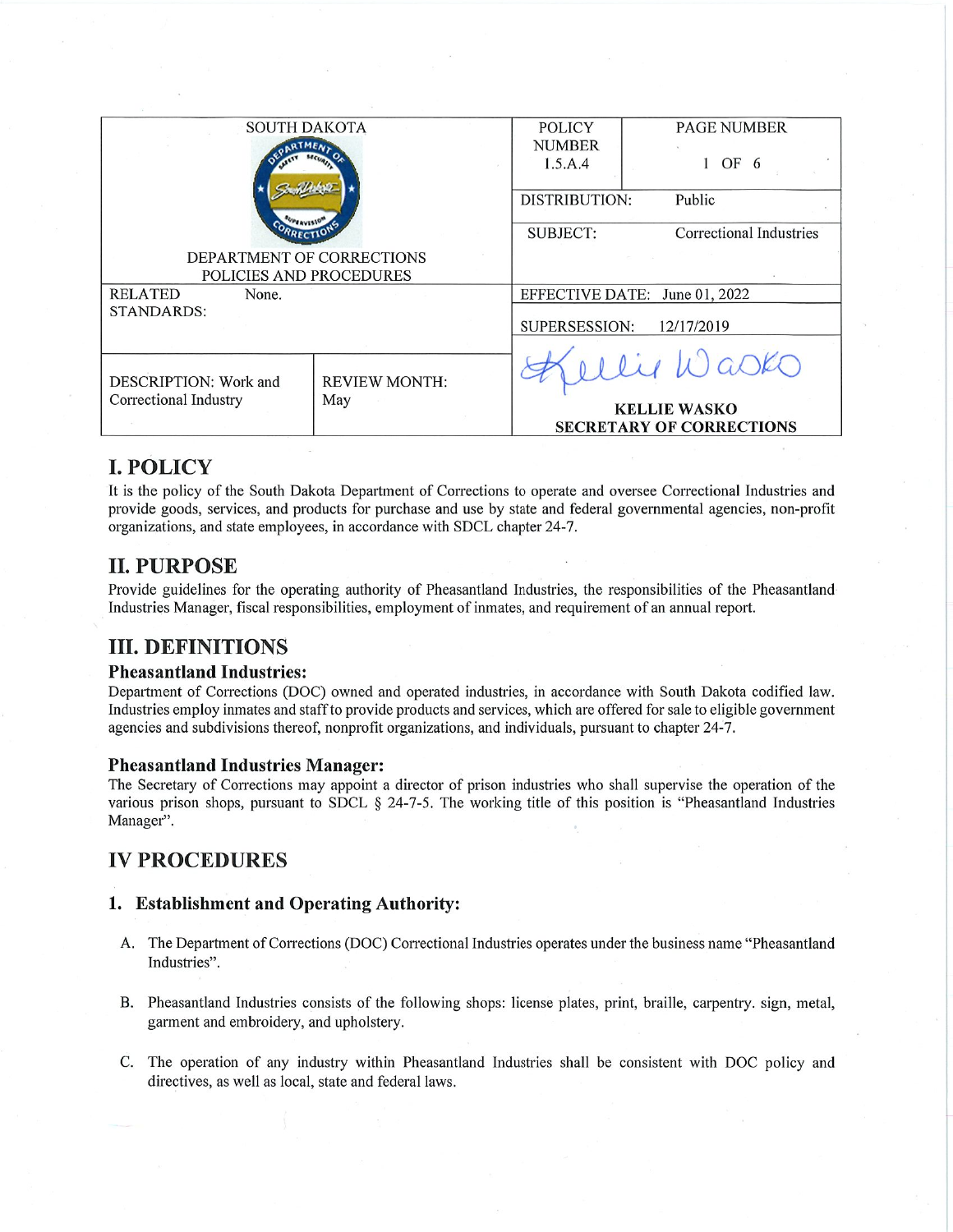| <b>SECTION</b>                      | SUBJECT                   | $T \cap T$<br>$D \cap T$<br>X | $\sim$<br>Page<br>. of ′   |
|-------------------------------------|---------------------------|-------------------------------|----------------------------|
| Work and<br>Industry<br>orrectional | orrectional<br>Industries | 1.7.11                        | $\mathbf{r}$<br>Effective: |
|                                     |                           |                               | /2022<br>06/01/            |

- Any agency contracting for products produced by Pheasantland Industries will pay the set cost/price of the product (See SDCL § 24-7-33).
- E. Inmates are not permitted to purchase products produced by Pheasantland Industries.

### **2. Director of Pheasantland Industries:**

- The Secretary of Corrections may appoint a manager of Pheasantland Industries, who shall supervise the operation of the Correctional Industries, including the Prison Industries Enhancement Certification Program (See SDCL § 24-7-5 and DOC policy 1.5.A.2 *Prison Industry Enhancement Certification Program*). The working title of the director is the Pheasantland Industries Manager.
- The Pheasantland Industries Manager shall sell the products produced by the various prison industries to federal and state agencies, nonprofit organizations, and state employees (See DOC policy 1.5.A.3 *Pheasantland Industries Sales to State Employees* and SDCL § 24-7-16).
- All contracts for materials used in manufactured products, containers, machinery, repairs, and services shall be made and executed by the Pheasantland Industries Manager, with the approval by the Secretary of Corrections or designee (See SDCL § 24-7-15).
- D. With approval from the Secretary of Corrections, the Director of Finance and Administration is the custodian of all Pheasantland Industries' contracts, with the exception of contracts for materials, which is the responsibility of the Pheasantland Industries Manager (See SDCL § 24-7-16).
- The Pheasantland Industries Manager is responsible for marketing and advertising to promote the products and services produced by the industries and the management of contracts for materials.

### **3. Fiscal Responsibilities:**

- A Pheasantland Industries revolving fund will be available for the operation of the various prison industries (See SDCL § 24-7-7).
	- 1. Receipts from the sale of goods and services will be deposited in the revolving fund.
	- 2. Authorized expenses of Pheasantland Industries will be paid from the revolving fund.
	- 3. At the end of the fiscal year, the state treasurer shall transfer any cash balance in excess of five hundred thousand dollars (\$500,000) from the prison industries revolving fund to the state general fund (See SDCL § 24-7-9).
- B. No funds, other than those designated for normal operating costs and replacement of existing necessary equipment, may be expended from the revolving Pheasantland Industries fund for the purposes of enhancement, development, or expansion of Pheasantland Industries without approval of the Corrections Commission (See SDCL § 1-15-1.13).
- Any plan that requires official action from the Corrections Commission must be communicated to the Director of Prisons, Director of Finance and Administration, Secretary of Corrections, and the Policy and Compliance Coordinator.
	- 1. Information describing the proposed action must be prepared in advance for dissemination to the Corrections Commission for review and consideration prior to the commission taking formal action on the proposed action.
	- 2. The meeting shall be open to public comment, consistent with state open meeting laws.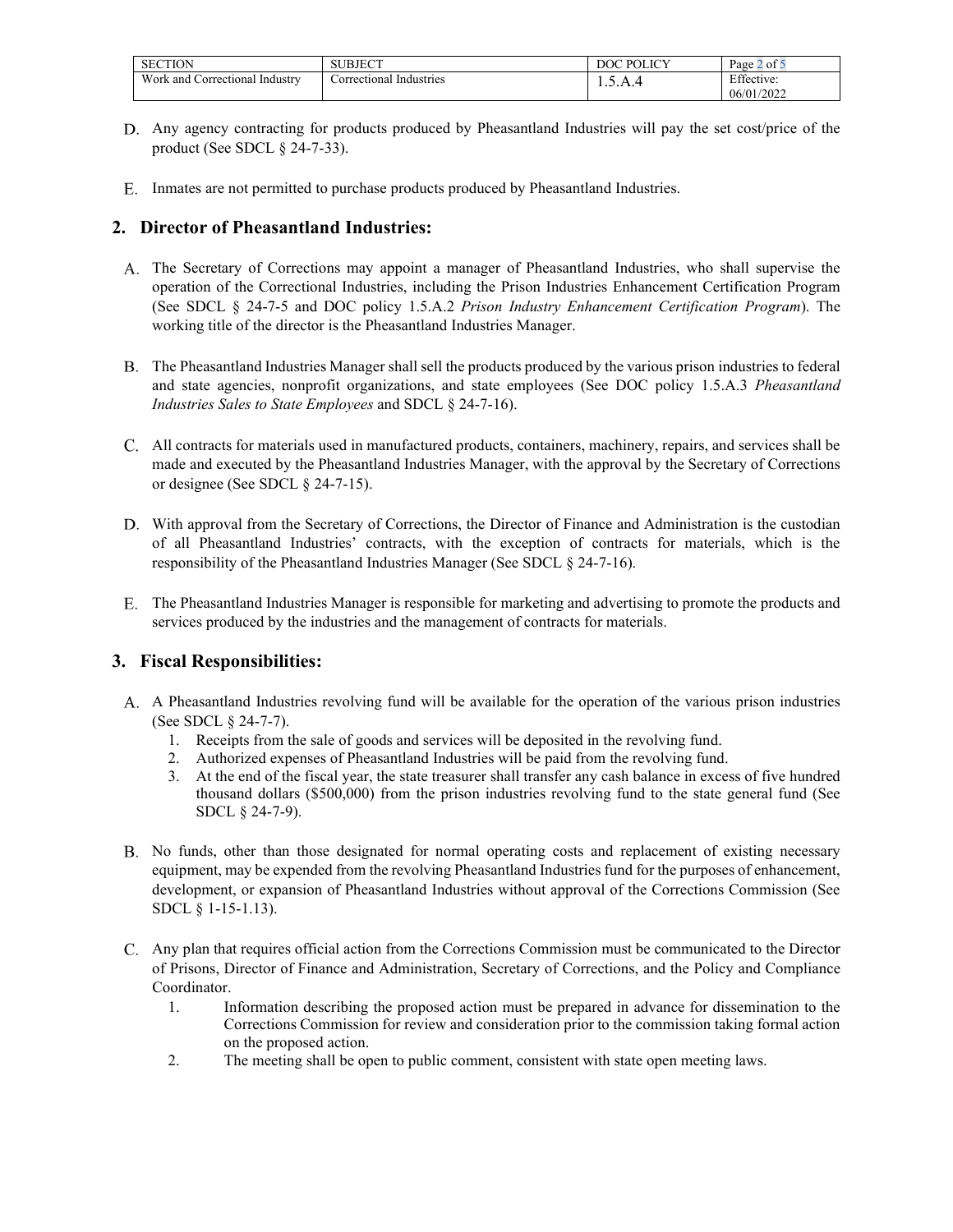| <b>SECTION</b>                            | <b>ALID IR OF</b><br>$\sim$ BJEC. | $\overline{D}$ $\overline{O}$ $\overline{O}$ $\overline{O}$ $\overline{O}$<br>лC | $\sim$<br>Page<br>⊿ot ′  |
|-------------------------------------------|-----------------------------------|----------------------------------------------------------------------------------|--------------------------|
| Work a<br>Industry<br>and<br>Correctional | Industries<br>orrectional         | 1.7.11                                                                           | Effective:<br>06/01/2022 |

- The Pheasantland Industries Manager will maintain separate accounts to clearly show the financial condition of each separate prison industry (See SDCL § 24-7-8).
- The Pheasantland Industries Manager shall be the custodian of all moneys and property assigned to the industries and shall keep accurate account of all its proceedings and transactions, and make all reports, requisitions and statements as directed by the Secretary of Corrections or designee (See SDCL § 24-7-10).

### **4. Employment of Inmates:**

- An inmate's, custody level, classification, risk, aptitude, experience, and abilities (based on tests and interviews)
	- 1. shall be reviewed and considered by DOC staff and Pheasantland Industries staff when considering an inmate for any job within Pheasantland Industries. Inmates will be considered for work assignments within Pheasantland Industries according to the risk assigned to the inmate and risk assessment score assigned to the work site/assignment, in accordance with DOC policy 1.5.A.9 *Inmate Work Assignment Risk*.
- The Pheasantland Industries Manager shall use inmate labor in the operation of Pheasantland Industries and shall pay wages to inmates within the limits fixed by the Secretary of Corrections (See SDCL §§ 24-7-6 and  $24 - 4 - 7$ ).
	- 1. Wages paid to inmates by Pheasantland Industries are subject to processes and procedures regarding deposit and disbursement, as set forth in DOC policy 1.1.B.2 *Inmate Accounts and Financial Responsibility* and state and federal withholding laws.
- C. Inmates working in Pheasantland Industries must notify the shop foreman in advance of any scheduled class, program, or appointment which requires the inmate to be absent from their work schedule.
- D. No inmate has any implied right or expectation to work in any particular job (See SDCL § 24-2-27). Inmates are subject to transfer or removal from any job assignment. Nothing in this policy or its application may be the basis for establishing a constitutionally protected liberty, property or due process interest in any inmate.
- No inmate seeking employment or employed with Pheasantland Industries, shall be discriminated against on the basis of race, gender, sexual orientation, national origin, disability, religion or other protected status. Pheasantland Industries shall make reasonable accommodations for inmates, consistent with safety, security and the legitimate penological interests of the DOC.
- F. Inmate participation and employment within Pheasantland Industries is strictly voluntary. Inmates removed from employment with Pheasantland Industries have no right to continued employment or due process. Inmates assigned to jobs within Pheasantland Industries are not employees of the state or Pheasantland Industries for the purpose of protections granted under the federal Fair Labor Standards Act and are not entitled to federal minimum wage or prevailing wages. Please refer to DOC Policy 1.5.A.2 *Pheasantland Industries Sales to State Employees* for inmates enrolled in the Prison Industry Enhancement Certification Program (PIECP).
- Inmates must be qualified and able to perform the essential functions of the job they are assigned, with or without a reasonable accommodation. Pheasantland Industries retains the right to hire the best qualified inmate applicant for the job.

### **5. Environmental Health Program at Pheasantland Industries:**

- Pheasantland Industries and its staff will develop work-related environmental health programs that will include the following:
	- 1. Assigning eligible inmate workers who are physically and mentally able to perform the duties required of the job to a job assignment.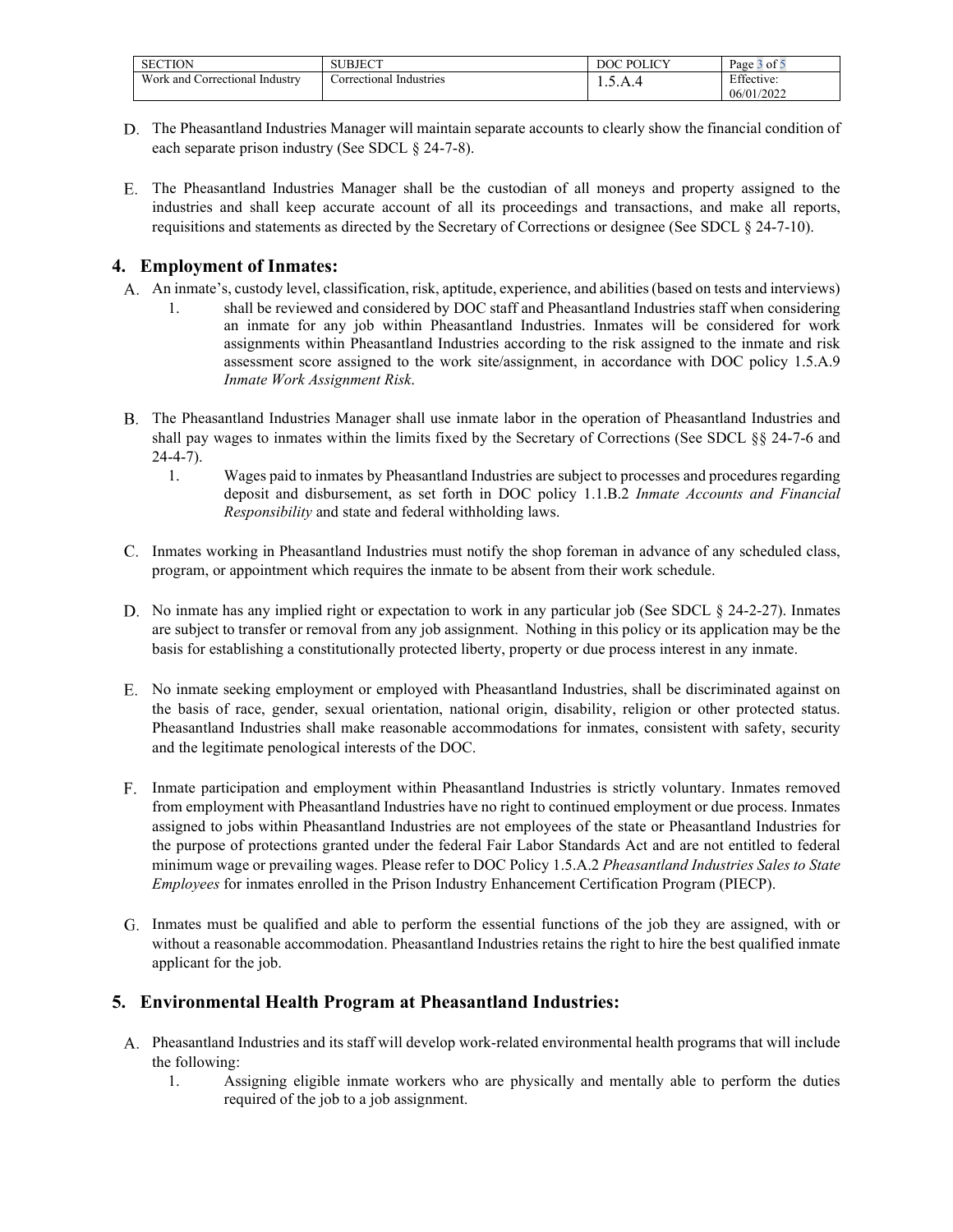| <b>SECTION</b>                         |                                    | $\cup$ POLICV<br>DC. | $\blacksquare$<br>Page -<br>⊹of |
|----------------------------------------|------------------------------------|----------------------|---------------------------------|
| Work and<br>. Industry<br>Correctional | Industries<br><i>c</i> orrectional | 1.7.11               | Effective:<br>06/01/2022        |

- 2. Providing working conditions which conform to applicable federal, state, and local laws and regulations.
- 3. Participating in health, fire, risk, and safety inspections conducted at least annually by designated state inspectors/agencies (See DOC policy 1.2.A.3 *Sanitation, Safety and Fire Prevention Inspections*).
- 4. Designating appropriately trained staff to participate in regular inspections of designated areas of Pheasantland Industries accessible to staff and inmates to ensure compliance with all safety and security requirements and to identify and resolve any deficiency (See DOC policy 1.2.A.3) *Institutional Sanitation and Safety Inspections*).

### **6. Annual Report of Activities of Pheasantland Industries:**

- The Secretary of Corrections will submit an annual report to the Governor and the Legislature setting out all the activities of Pheasantland Industries during the previous year on or before the first legislative day of session (See SDCL § 24-7-37).
	- 1. The annual report will include financial summaries of all activities of Pheasantland Industries and a listing of all contracts.
	- 2. The annual report will also include a summary of any significant activities planned for the upcoming year.

# **V. RESPONSIBILITY**

The implementation and maintenance of this policy is the responsibility of the Pheasantland Industries Manager and the Director of Finance and Administration.

# **VI. AUTHORITY**

A. SDCL §§ 1-15-1.13, 24-2-27, 24-4-7, 24-7-1, 24-7-5, 24-7-7, 24-7-9, 24-7-10, 24-7-15, 24-7-16, , 24-7-32, 24- 7-33 and 24-7-37.

### **VII. HISTORY**

October 2010 March 2012 December 2015 December 2016 December 2017 April 2019 December 2019

**ATTACHMENTS** (Published in PolicyTech unless otherwise noted)

1. DOC Policy Implementation / Adjustments